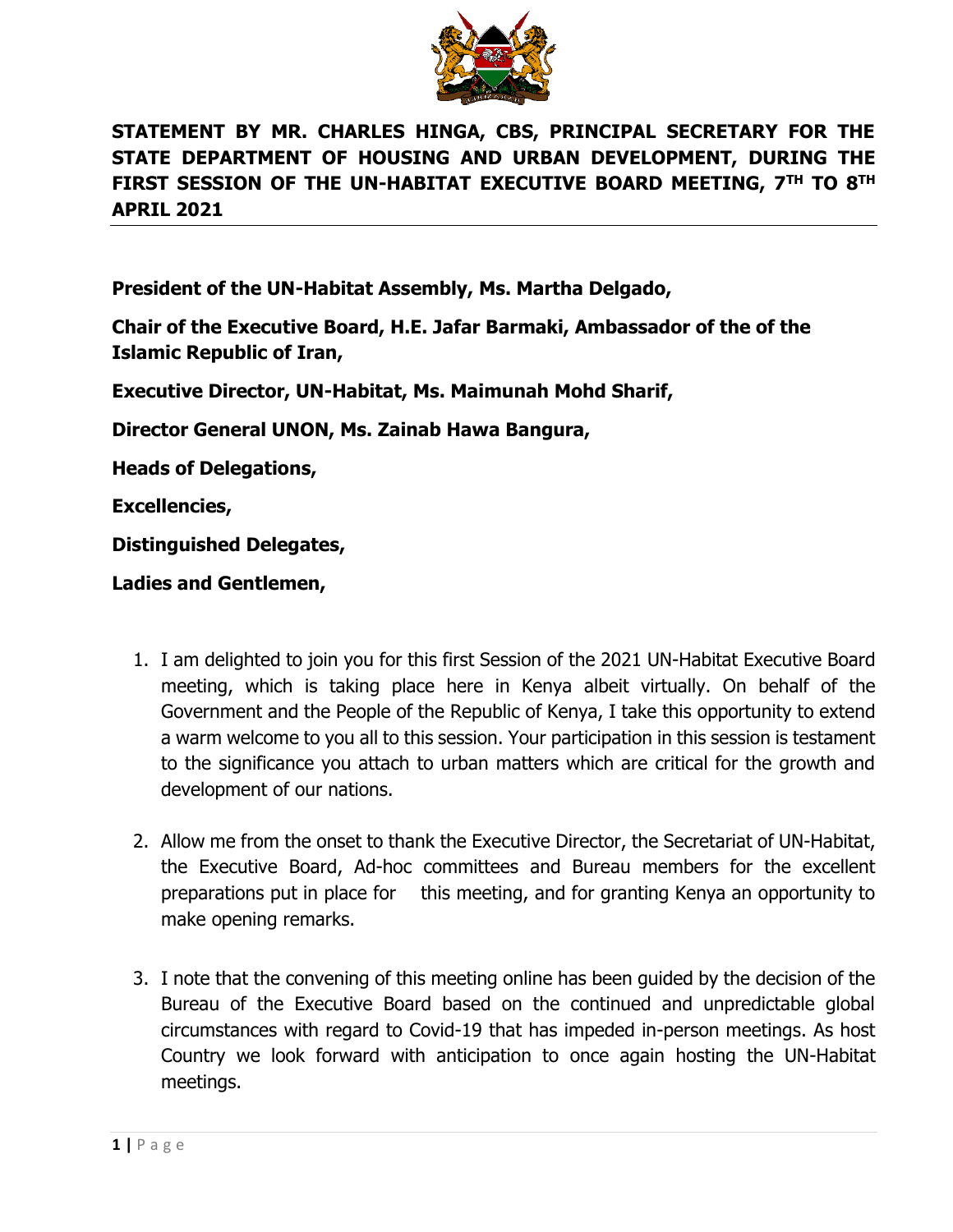

## **Distinguished delegates,**

- 4. Urban areas are home to over 55% of the world's population with projections that by 2030, the world will have 43 mega cities with over 10 million inhabitants and an increase of urban population to about 68% by 2050. These statistics are an affirmation that Urbanization is real, inevitable and cannot be ignored due to its positive transformative power and its effects.
- 5. Kenya is proud to be associated with the progress and achievements of UN-Habitat and the Executive board with regard to implementation of the resolutions and decisions of the Habitat Assembly. I urge UN-Habitat to fast track the process of implementation of these strategies to enable the transformation of UN-Habitat into a more robust and efficient programme.
- 6. This session of the Executive Board provides us with an opportunity to discuss pertinent issues; Budget, Programmatic and Administrative issues, Financial status of the UN-Habitat for 2021 as well as progress on implementation of decisions adopted and the organization's programmes and technical cooperation activities among others; all aimed at reinvigorating UN-Habitat. We commend the Executive Director and her team for the efforts expended towards the preparation of the annual work programme, its subprogramme and the proposed budget for 2022 as per the 2020-2023 strategic plan. It is our desire that the programme will be supported with adequate financing to facilitate its effective implementation.

## **Distinguished delegates**

- 7. The present financial position of UN-Habitat is a matter of concern to Kenya. The annual non-earmarked voluntary contributions have gradually been decreasing. This is a matter of grave concern given that the non-earmarked funds are a pillar to the organization's approved programme of work and the only way that the organization can deliver on its core mandate. Kenya has consistently made its voluntary contributions to support the work of UN-Habitat and is up to date with her assessed contributions to the regular budget of UN-Habitat.
- 8. In 2019 at First Session of UN-Habitat Assembly in Nairobi, H.E. the President, Uhuru Kenyatta pledged to increase Kenya's annual contributions to the regular budget from 70,000 to 100,000 USD, a pledge that we have continued to honour. I wish to take this opportunity to extend my appreciation to Member States who have so far honored their contribution. Further, I urge Member States to support UN-Habitat to deliver on its normative and operational work by making voluntary non-earmarked contributions.